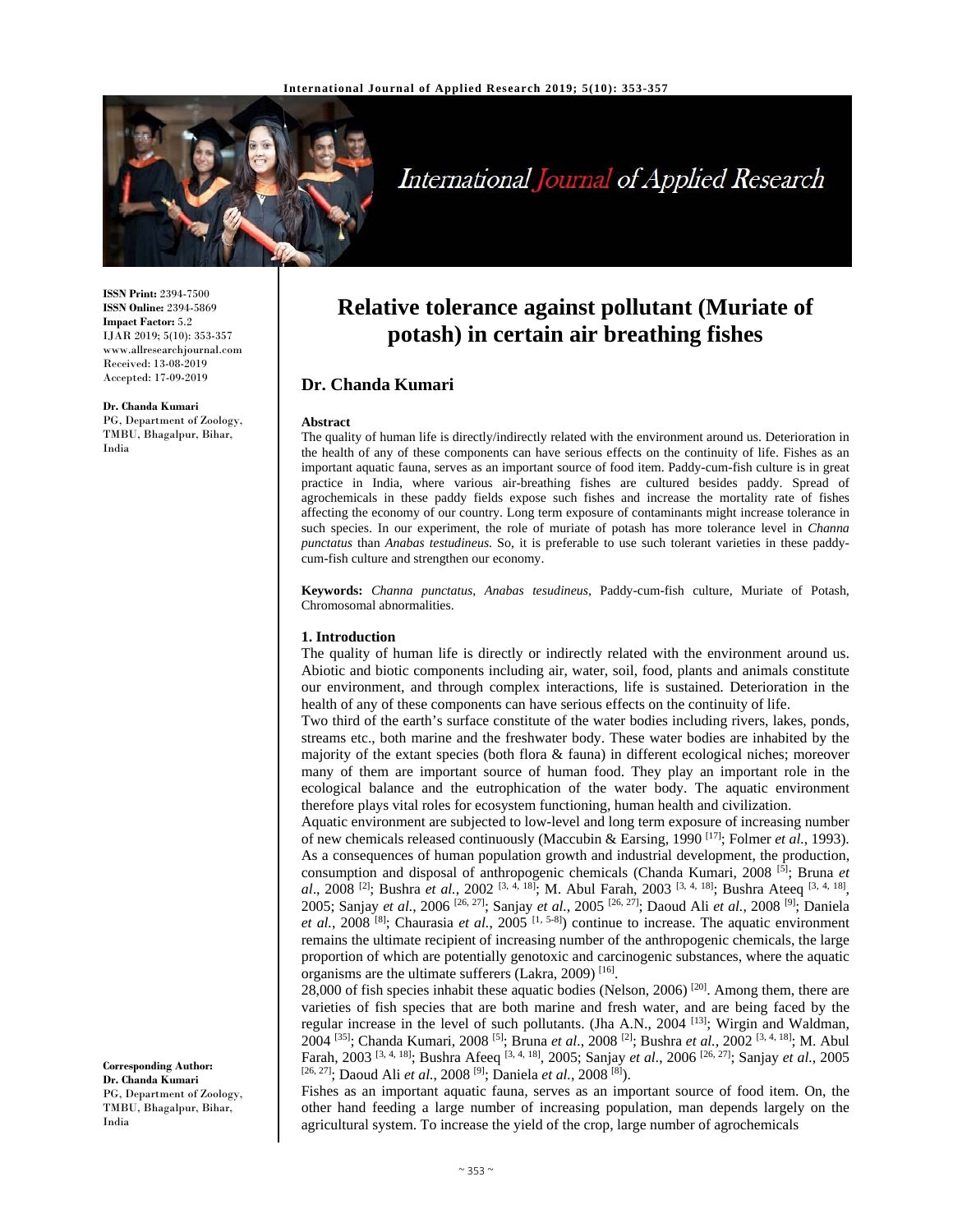(pesticides as well as fertilized) are being used. Paddy-cumfish culture is in great practice in some parts of India as well as Far-East Asia. These paddy-fields are inhabited by many of the air-breathing fish species such as *Anabas* sp., *Channa*  sp., *Clarias* sp., Heteropneustes, *Trichogaster* sp. and shrimps. These fishes can live in the shallow water and since they have well developed breathing capabilities, can survive the conditions of the paddy fields. Hence, the spread of such agrochemicals in these paddy fields expose these fishes directly/indirectly to the high concentrations of these agrochemicals. These synthetic fertilizers has led to the large scale contamination of our living environment (http://www.fao.org/docrep/ W2598E/w2598e0.4htm, 6.22.2005), through agricultural runoff, leaching grazing etc. The fishes thus are being affected by the residual effects of the fertilizers resulting into regular declination of fish population. Thus, by and large such contaminants impacts not only our economy by increase in mortality rate of the fishes but also our health by producing different types of anatomical, physiological, reproductive and cytogenetical changes (Chanda Kumaria, 2008 [5]; Sah *et al.*, 2006 [22, 24, 25, 31, 32]; Thakur & Sah 1989a,b [22, 24, 25, 31, 32], Ram & Sathyanesan, 1987b [21], Sarkar, 1991 [28]; Varadachari, 1992 [33]; Wood C.M., 1993<sup>[36]</sup>; Sah & Ratha, 1998<sup>[22-24, 25, 31, 32]</sup>; Srivastava & Srivastava, 1979<sup>[30]</sup>; Gupta V.K., 2000<sup>[11]</sup>; Sah *et al.*, 1995<sup>[22, 24, 25, 31, 32]).</sup>

Other than physiological effect, very few genotoxic effects are available in air breathing fishes (Chanda Kumari, 2008) [5], or the fresh water fishes even from the most polluted locales. Some substances, when present in low concentration may not cause acute detectable effects in organisms, but may in the long turn, reduce their life span (Nehl S, 2001)  $[19]$ . Facing such conditions for a long term, in turn may have developed resistant to such pollutants that bio-accumulate in their tissues. *Atlantic tomcod, Microgadus tomcod* from the lower Hudson River Estuary displayed resistant to AH contaminants at the molecular and organismic levels. Simlarly, Killifish *F. heteroclitus* exhibited resistant at the biochemical and oragnismic levels (Wirgin I & Waldman J.R., 2004)  $[35]$ . With, the physiological damage, the damage is lost by the death of the organisms, but once the damage occurs at the molecular level, the damage is subsequently passed from one generation to other and in turn affect those organisms that feed upon such food items. Since so many air-breathing fishes are being cultured in the paddy-field, and living in the similar habitat and are regularly facing the same conditions in the paddy fields, which of them are sensitive or resistant against the effects of the fertilizers, so fish cultivators would like to choose a tolerant variety of fishes for culturing and harvesting to strengthen their economic status. On that basis, we are performing an experiment to find out the genotoxic effect of muriate of potash as Fertilizer on chromosomal abnormalities in the two air-breathing fishes i.e. *Channa punctatus* and *Anabas testudineus,* compare the sensitiveness of the two fishes and find the tolerant variety to culture in the paddy fields & thus strengthen their economic status. So, the present study is carried on the conservation and management of the paddy-cum-fish culture, so that we could save the fishes by the unusual effect of fertilizers and also save the human life that feed upon such affected food varieties.

## **2. Materials and Methods**

**Specimen:** Fresh water fish *Channa punctatus* and *Anabas testudineus* was procured from local market. They are common air-breathing fishes available round the year in pools and water logged marshy areas. The specimen were kept in the aquarium for 10-15 days for acclimatization and fed on minced liver. Healthy individuals having body weight of 25±5gm were randomly allocated to various treatment groups.

**Chemicals:** Potassium is an essential ingredient for the growth of plants. Among the forms of potassic fertilizer, potassium chloride or muriate of potash is extensively used. It is a coarse or fine salts resembling ordinary salts and having a bitter taste. It contains 80-96% of potassium chloride, and is guarantee to contain 60% potash. Lack of potassium salts render the different parts of the plant unhealthy in appearance.

**Doses and Treatment:** Lethal dose was determined and three relevant sub-lethal doses (SL, HSL and QSL) of muriate of potash (i.e. 0.125%, 0.25% and 0.5%) were taken for both the fishes. In each group 12 fishes were taken. To maintain the exposure for the same concentration, the fishes were provided with freshly prepared doses of muriate of potash. The animals were sacrificed immediately after 7 days of termination of treatment. A separate concurrent control were carried out.

**Chromosomal abnormalities:** 0.3% colchicine was injected intra-muscularly at the rate of 1ml/100gm body weight to arrest the cells at the metaphase stage. The head kidney were taken out and macerated finally. Cell suspension was formed by the addition of muriate of potash buffer, incubate if for 40 minutes at room temperature, few drops of fixative  $(3 \text{ parts methanol} + 1 \text{ part glacial acetic})$ acid) were added followed by centrifugation at 1000 rpm for 10 minutes thrice. Pellets were obtained, mixed with 1 ml fixative and the slides were prepared by dropping the cell suspension from the height of about 40-50 cm on the grease free clean slides previously chilled in 70% ethanol Giemsa stain for 30-40 minutes; followed by washing in running tap water and air-dried. 300 metaphase plates were screened at the rate of 20 metaphase plates per slides both for treated and control variants.

### **3. Results and Discussion**

For chromosomal abnormalities, 300 well spread metaphase plates were studies. After muriate of potash treatment, 22.6%, 25.0% and 31.0% abnormalities in *Channa* with respect to (5.33%) of control variant. Here, the abnormalities were increased by four fold. Whereas, 24.0%, 27.0% and 33.6% abnormalities were increased in contrast to (6.6%) of control. Here also four fold abnormalities were increased (Table-1-2), (Graph-1-2).

A quantitative estimation reveals that the abnormalities increased with the increase of the doses. Thus, the effect was dose dependent. The individual type of damages was more prominent than the gross type (Plate-I, 1-4) (Plate-II, 1-4) because Potash is synthetic in nature. While Chaurasia and Sinha, 1990 <sup>[1, 5-7, 22]</sup>; Chaurasia *et al.*, 2005 <sup>[1, 5-7]</sup>; Chanda Kumari,  $2008$ <sup>[5]</sup> were studying on genotoxicity induced by fertilizers & silk dying wastes; they observed that the individual type of damages were more frequent than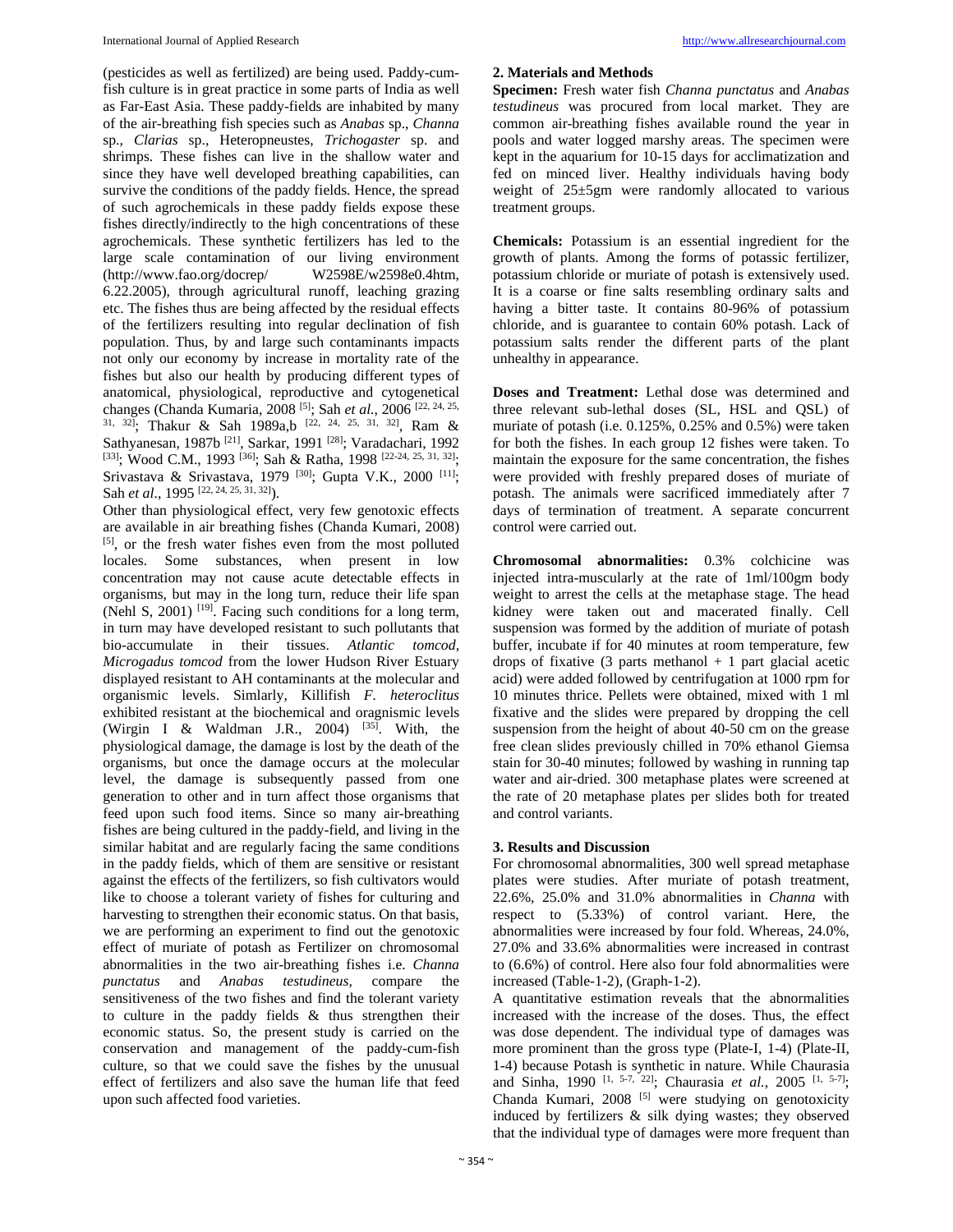the gross type. The differential sensitivity might be occurred at two different levels. First, the damages at the protein level, either on spindle protein or on protein packing. Second, by the production of electrophilic ions & reactive radicals during the metabolization of mutagens (Chanda Kumari, 2008) [5]. Such electrophilic reactive ions/radicals might attack to the nucleophilic site of the DNA leading to structural changes in chromosomes (Awasthy *et al.*, 1999) [1]. muriate of potash is present in the nucleic acid (nucleotide bases), so it can bring about conformational changes in the components of DNA.

When the overall effect of Potash was evaluated in both the air-breathing fishes, it was found that *Anabas testudineus*  was more sensitive than the *Channa punctatus*. Since, *Channa punctatus* have an efficient respiratory system and can tolerate higher concentrations of pollutants than *Anabas testudineus* (Saha *et al.*, 1994) [23, 24].

The degree of tolerance exhibited by any fish is dependent upon inherent ability (Wirgin and Waldman, 2004) [35]. The acclimation occurs at the level of the individual, where organisms become more resistant as a consequence of earlier exposure (Weis *et al.*, 1999, Klerks *et al.*, 1997) [14, 15, 34], and the genetic adaptation may result in altered allele frequencies at selected loci (Shaw 1999, Klerks and Bathalomew,  $1991$ )  $[14, 15, 29]$ . As above mentioned, it might be possible that *Channa's* inherent ability can create a tolerance in the genomes resulting into less damage in the genetic material than the *Anabas testudineus.*

From the conservation point of view, since, both the fishes live almost in the similar habitat, cultured in the same paddy crops, being faced by same amount of fertilizers, and from my experiment it has been viewed that *Channa punctatus* is more resistant/tolerant against such pollutant than *Anabas testudineus*, so *Channa* is suitable and safer for the paddycum-fish culture rather using *Anabas,* and commercially beneficial for the farmers, fish cultivators and ultimately saving the health of the human being.

**Table 1:** Frequency of Chromosomal abnormalities (% S.E., N = 300) induced by Potash in *Channa punctatus*

|                                      | Abnormal             |                                | <b>Chromosomal Abnormalities</b> |  |                                 |                                                |    |                   |    |    |    |                   |     |                                                                             |     | <b>Grand Total</b>                     |  |
|--------------------------------------|----------------------|--------------------------------|----------------------------------|--|---------------------------------|------------------------------------------------|----|-------------------|----|----|----|-------------------|-----|-----------------------------------------------------------------------------|-----|----------------------------------------|--|
| <b>Treatment</b>                     | <b>Metaphase</b>     |                                | Gross                            |  |                                 |                                                |    |                   |    |    |    |                   |     |                                                                             |     |                                        |  |
|                                      | No.                  | $\% \pm S.E.$                  | Polypl Hypo                      |  | С-<br>oidy ploidy mitosis iness | $\left \frac{\text{Stick}}{\text{No.}}\right $ |    | $\% \pm S.E.$     |    |    |    | M.F. A.F. CTB CTG | No. | $\% \pm S.E.$                                                               | No. | $\% \pm S.E.$                          |  |
| Control<br>Potash                    |                      | $15 \quad 5.00 \pm 1.25$       |                                  |  |                                 |                                                |    | $0.33 + 0.33*$    | 9  | 4  |    |                   |     |                                                                             |     | $5.00 \pm 1.25$   16   $5.33 \pm 1.29$ |  |
| 0.125%                               |                      | 66 $22.0 \pm 2.39$ *           | 3                                |  | 10                              |                                                | 15 | $5.00 \pm 1.25^*$ | 30 | 14 |    |                   | 53  |                                                                             |     | $17.6 \pm 2.19$ * 68 22.6 $\pm 2.41$ * |  |
| 0.25%                                |                      | $74$ 24.6 $\pm$ 2.48*          |                                  |  |                                 |                                                | 10 | $3.33 \pm 1.03$   | 31 | 27 |    |                   | 65  | $\left[21.6 \pm 2.37 \cdot 75 \right]$ $\left[25.0 \pm 2.50 \cdot 7\right]$ |     |                                        |  |
| 0.50%<br>$\sim$ $\sim$ $\sim$ $\sim$ | $\sim$ $\sim$ $\sim$ | $85 \mid 28.3 \pm 2.60^*$<br>. | $\sim$                           |  |                                 |                                                |    | $.66 \pm 0.73$    | 40 | 36 | 12 |                   | 88  | $ 29.3 \pm 2.62^* 93 31.0 \pm 2.67^* $                                      |     |                                        |  |

\* Indicates significant difference at 5% level with corresponding value in the control.

**Table 2:** Frequency of Chromosomal abnormalities (% S.E., N = 300) induced by Potash in *Anabas testudineus* 

| Treatment         | Abnormal |                  | <b>Chromosomal Abnormalities</b> |                       |                     |                                        |    |                                     |    |    |            |   |    |                  | <b>Grand Total</b> |                   |
|-------------------|----------|------------------|----------------------------------|-----------------------|---------------------|----------------------------------------|----|-------------------------------------|----|----|------------|---|----|------------------|--------------------|-------------------|
|                   |          | <b>Metaphase</b> | Gross                            |                       |                     |                                        |    |                                     |    |    | Individual |   |    |                  |                    |                   |
|                   | No.      | $\% \pm S.E.$    | oidv                             | Polypl Hypop<br>loidy | С-<br>mitosisliness | $\overline{\text{Stick}}_{\text{No.}}$ |    | $\% \pm S.E.$ M.F. A.F. CTB CTG No. |    |    |            |   |    | $\% \pm S.E.$    | No.                | $\% \pm S.E.$     |
| Control<br>Potash | 20       | $6.6 + 1.43$     | -                                |                       |                     |                                        | 3  | $1.00 \pm 0.57$                     | 10 | 3  |            | - |    | $5.6 \pm 1.32$   | 20                 | $6.6 \pm 1.43$    |
| 0.125%            | 72       | $24.0 + 2.46*$   |                                  |                       | ◠                   |                                        | 12 | $4.00 \pm 1.13$                     | 23 | 27 |            | 3 | 60 | $20.0 \pm 2.30*$ | 72                 | $24.0 \pm 2.46^*$ |
| 0.25%             | 81       | $27.0 \pm 2.56*$ |                                  | ◠                     |                     |                                        | 8  | $2.66 \pm 0.92$                     | 28 | 29 |            |   | 73 | $24.3 \pm 2.47*$ | -81                | $27.0 \pm 2.56^*$ |
| 0.50%             | 101      | $33.6 \pm 2.72*$ |                                  |                       |                     |                                        | -9 | $3.00 \pm 0.98$                     | 34 | 35 | 19         | 4 | 92 | $30.6 \pm 2.66*$ | 101                | $33.6 \pm 2.72$ * |







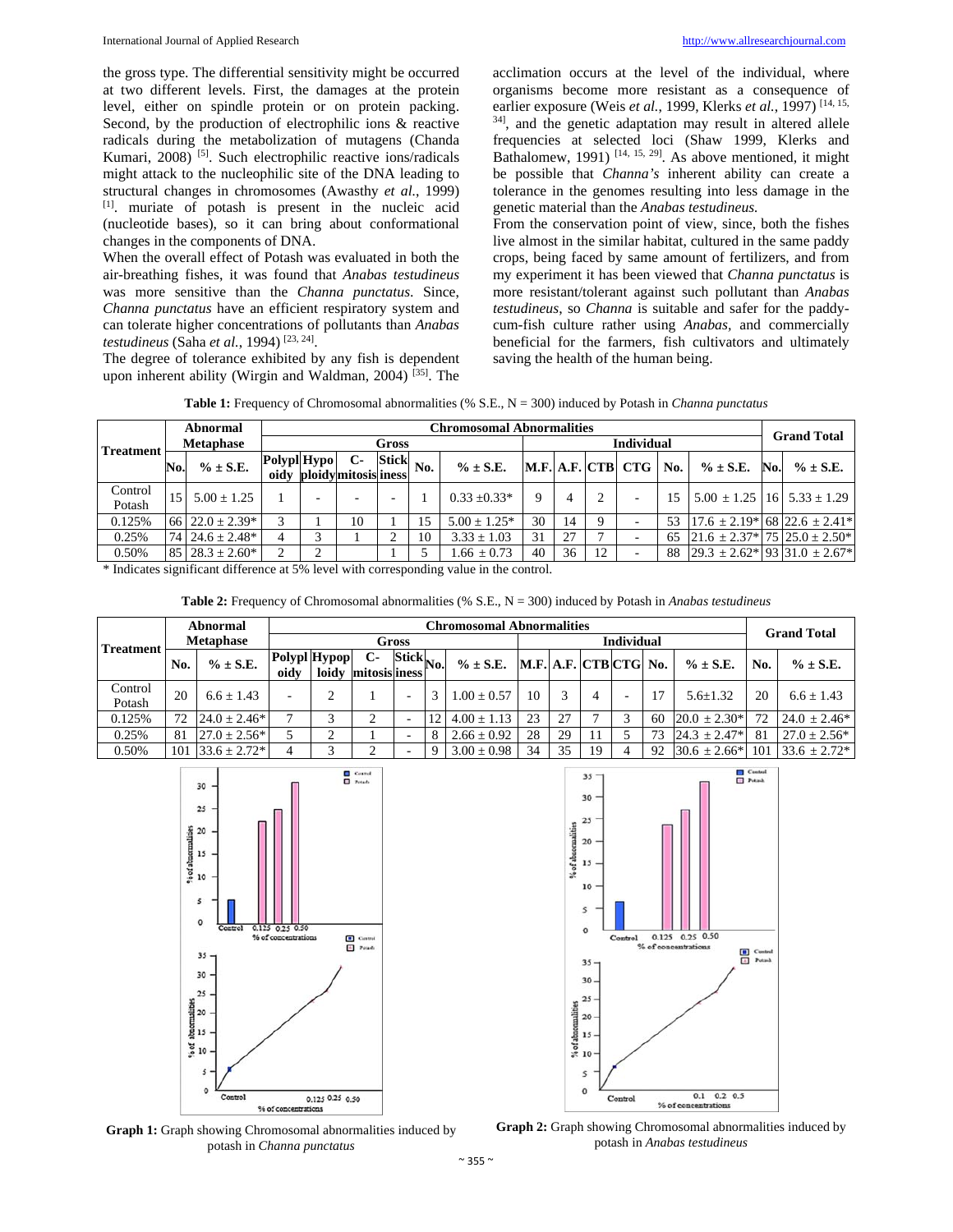

**Plate 1:** Abnormalities in *Channa punctatus*



**Plate 2:** Abnormalities in *Anabas testudineus*

**Abbreviation:** AF-Acentric fragment, MF-Minute fragment, CTB-Chromatid break.

#### **4. References**

- 1. Awasthy KS, Chaurasia OP, Sinha SP. Prolonged Murine Genetoxic effects of Crude Extracted from Neem. Pytotherapy Research 1999;13:81-83.
- 2. Bruna de Campos Ventura, Dejanira de Fransceschi de Angelis, Maria Aparecida Marin – Morales. Mutagenic and genotoxic effects of the Atrazine herbicide in *Oreochromis niloticus* (*Perciformes*, *Cichlidae*) detected by the micronucleus test and the comet assay, Pesticide Biochemistry and Physiology 2008;90:42-51.
- 3. Bushra Ateeq, Abul Farah M, Niamat Ali M, Waseem Ahmad. Induction of micronuclei and erythrocyte alterations in the catfish *Clarias batrachus* by 2, 4 dichlorophenoxyacetic acid and butachlor, Mut. Res 2002;518:135-144.
- 4. Bushra Ateeq, Abul Farah M, Waseem Ahmad. Detection of DNA damage by alkaline single cell gel electrophoresis in 2,4-dichlorophenoxyacetic acid and butachlor exposed erythrocytes of *Clarias batrachus*, Ecotoxicology and Environmental Safety 2005;62:348- 354.
- 5. Chanda K, Chaurasia OP. Induction of Mitotic-Chromosome Anomalies and Micronucleus Test in *Channa punctatus* by Single Supermuriate of potash 2008;9:70-73.
- 6. Chaurasia OP, Sinha SP. Induction of Mitotic Chromosome anomalies in mice by muriate of potash, Cytologia 1990;55:87-90.
- 7. Chaurasia OP, Alok Kumar, Moushmi Kumari. Genotoxic Effect of Silk Dyeing Wastes in Bone Marrow Cells of Mice, *Mus musculus,* Cytologia 2005;70(4**)**:381-384.
- 8. Daniela Morais Leme, Maria Aparecida Marin Morales. Chromosome aberration and micronucleus frequencies in *Allium cepa* cells exposed to petroleum polluted water, Mut. Res 2008;650:80-86.
- 9. Daoud Ai, Nagpure NS, Sudhir Kumar, Ravindra Kumar, Kushwaha B. Genotoxicity assessment of acute exposure of chlorpyrifos to fresh water fish *Channa punctatus* using micronucleus assay and alkaline singlecell gel electrophoresis, Chemosphere 2008;71:1823- 1831.
- 10. Folmar LC, Gardener GR, Hickey J, Bonomelli S, Moody TY. Serum chemistry and histopath logicalo evaluation of brown bull heads (*Ameriurus nobulosus*) from Buffalo and Niagra rivers, New York, Arch. Environ. Contam. Toxicol 1993;25:298-303.
- 11. Gupta VK, Sharma JP, Verma AK. Rural Dev Unit, Regl Res Lab (CSIR), Canal Rd, Jammu (180001). Effect of some fertilizers on the early developmental stages of *Cyprinous carpio*. Linn. Poll. Res 2000;19 (3):369-375.
- 12. (http://www.fao.org/docrep/W2598E/w2598e,0.4htm,6- 22.2005). Introduction to agriculture water pollution page 1 of 19.
- 13. Jha AN. Genotoxicological studies in aquatic organisms, Mut. Res 2004;552:1-17.
- 14. Klerks PL, Batholomew PR. Cadmium accumulation and detoxification in a Cd-resistant population of the oligochaete Limnodrilus hoffmeisteri, Aquat. Toxicol 1991;19:97-112.
- 15. Klerks PL, Leberg PL, Lance RF, Mc Millin DJ, Means JC. Lack of development of pollutant – resistance or genetic differentiation of darter gobies (*Gobionellus boleosoma*) inhabiting a produced water-discharge site, Mar. Environ. Res 1997;44:377-395.
- 16. Lakra WS, Nagpure NS. Genotoxicological studies in fishes, Indian Journal of Animal Science 2009;79(1): 93-98.
- 17. Maccubin AE, Earsing N. Tumors in fish from Detroit river. Hydrobiologia 1990;219:301-306.
- 18. Abul Farah M, Bushra Ateeq, Niamat Ali M, Waseem Ahmad. Evaluation of genotoxicity of PCP and 2, 4-D by micronucleus test in freshwater fish *Channa punctatus*, Ecotoxicology and Environmental Safety 2003;54:25-29.
- 19. Nehl S, Senger H. Detection of DNA damage in two cell lines from rainbow trout RTG-2 and RTL-W1,